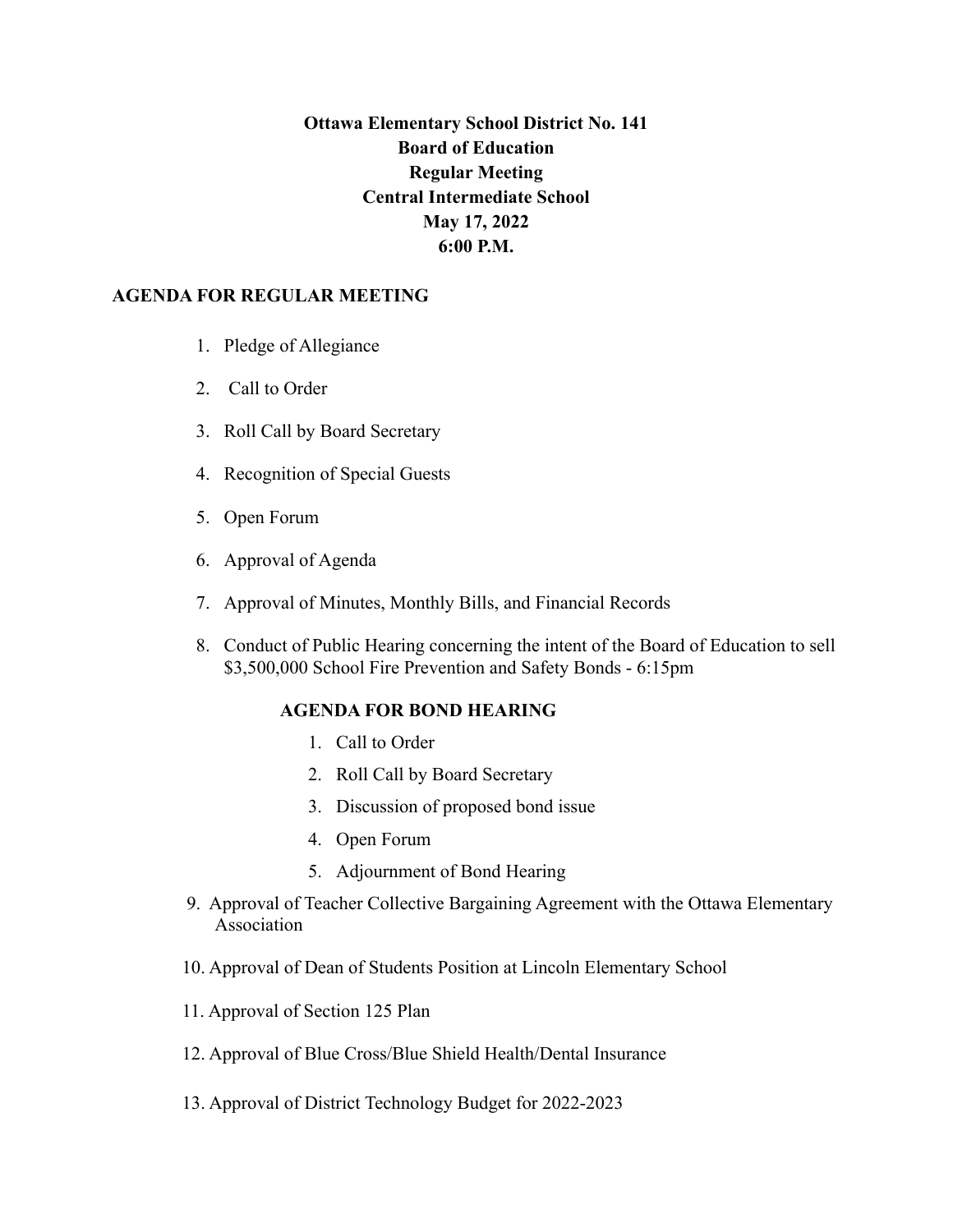- 14. Approval of Technology Lease
- 15. Approval to Hire Additional Summer Technology Staff
- 16. Discussion of Amended Budget
- 17. Approval of Title I School Wide Programming Plans
- 18. Appointment of District Auditor
- 19. McKinley Playground Fundraising
- 20. Approval of Resignations
- 21. Approval of Transfers
- 22. Approval of Retirement Request
- 23. Appointment of Personnel
- 24. Approval of Curriculum Reports
	- a. Curriculum & Assessment Report
	- b. Technology Report
	- c. Registration Update
- 25. Approval to Seek Bids for Bread, Milk, and Paper
- 26. Strategic Plan Discussion
- 27. Approval of Physical Restraint, Time Out, and Isolated Time Out Reduction Plan

## 28. Acceptance of Superintendent Reports

- a. Enrollment Report
- b. Cafeteria Report
- c. Discipline Report
- d. Upcoming Dates of Importance
- e. FOIA Request